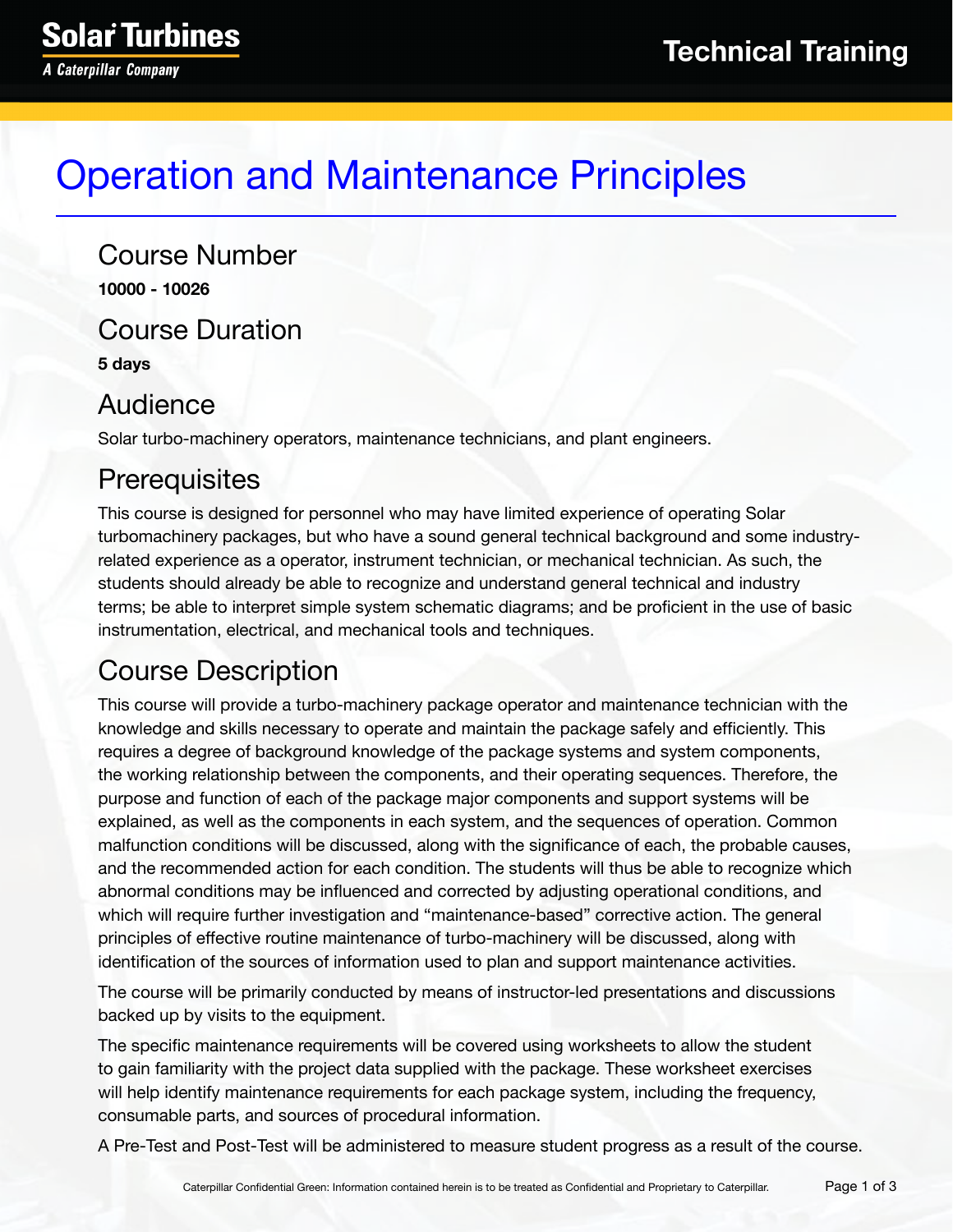## Course Objectives

On completion of this course the student will be able to:

- 1. Describe Pre-Start Checks; Start Procedures; Stop Procedures; and Normal Operation, including operational configuration and parameter changes
- 2. Differentiate between common operational-based and maintenance-based abnormal conditions
- 3. Make operational parameter changes in response to abnormal operational-based conditions or alarms/shutdowns
- 4. Take appropriate first response action and accurately communicate relevant data to investigative personnel in relation to abnormal maintenance-based conditions
- 5. Plan and execute predictive, preventative, and corrective maintenance in accordance with Solar recommendations
- 6. Perform basic performance verification in support of predictive maintenance activities

#### Course Topics

- 1. General Package Description
- 2. Gas Turbine Engine
- 3. Start System
- 4. Lube Oil System
- 5. Fuel System
- 6. Driven Equipment (Compressor or Generator)
- 7. Seal System (Compressor Packages Only)
- 8. Control System
- 9. Display System
- 10. Operating Procedures
- 11. Routine Maintenance Theory and Practices
- 12. Package System Maintenance Requirements
- 13. Engine Performance Verification
- 14. Compressor Performance Verification (Compressor Packages Only)